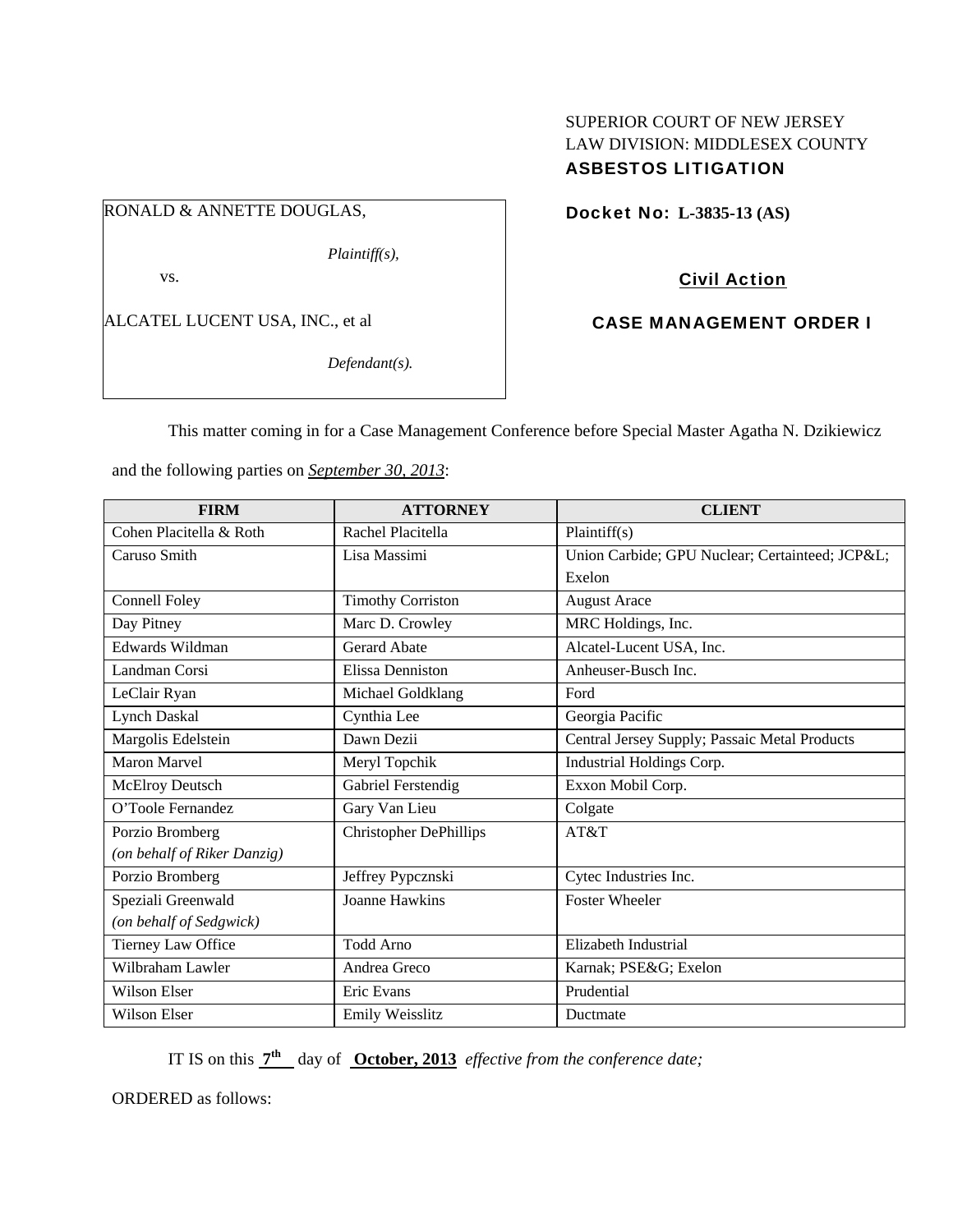Counsel receiving this Order through computerized electronic medium (E-Mail) shall be deemed by the court to have received a copy of the filed original court document. Any document served pursuant to this Order shall be deemed to be served by mail pursuant to *R*.1:5-2.

Defense counsel shall notify plaintiffs' counsel within thirty (30) days of the date of this Order if their client was incorrectly named in the Complaint. Counsel may be barred from raising this defense at a later time for failure to comply.

## **DISCOVERY**

| October 18, 2013  | Defendants shall serve answers to standard interrogatories by this date.                                                                                                                                    |
|-------------------|-------------------------------------------------------------------------------------------------------------------------------------------------------------------------------------------------------------|
| November 29, 2013 | Plaintiff shall propound supplemental interrogatories and document requests by<br>this date.                                                                                                                |
| December 31, 2013 | Defendants shall serve answers to supplemental interrogatories and document<br>requests by this date.                                                                                                       |
| November 29, 2013 | Defendants shall propound supplemental interrogatories and document requests by<br>this date.                                                                                                               |
| December 31, 2013 | Plaintiff shall serve answers to supplemental interrogatories and document requests<br>by this date.                                                                                                        |
| December 31, 2013 | Plaintiff depositions shall be concluded by this date. Plaintiff's counsel shall<br>contact the Special Master within one week of this deadline if plaintiff depositions<br>are not completed by this date. |
| January 31, 2014  | Fact discovery, including depositions, shall be completed by this date. Plaintiff's<br>counsel shall contact the Special Master within one week of this deadline if all fact<br>discovery is not completed. |
| January 31, 2014  | Depositions of corporate representatives shall be completed by this date.                                                                                                                                   |

#### **EARLY SETTLEMENT**

April 25, 2014 Settlement demands shall be served on all counsel and the Special Master by this date.

## **SUMMARY JUDGMENT MOTION PRACTICE**

March 14, 2014 Summary judgment motions limited to product identification issues shall be filed no later than this date.

\_\_\_\_\_\_\_\_\_\_\_\_\_\_\_\_\_\_\_\_\_\_\_\_\_\_\_\_\_\_\_\_\_\_\_\_\_\_\_\_\_\_\_\_\_\_\_\_\_\_\_\_\_\_\_\_\_\_\_\_\_\_\_\_\_\_\_\_\_\_\_\_\_\_\_\_\_\_\_\_\_\_\_\_\_\_\_\_\_\_\_\_\_\_\_\_\_\_\_\_\_\_\_\_\_\_\_\_\_\_

April 11, 2014 Last return date for product identification summary judgment motions.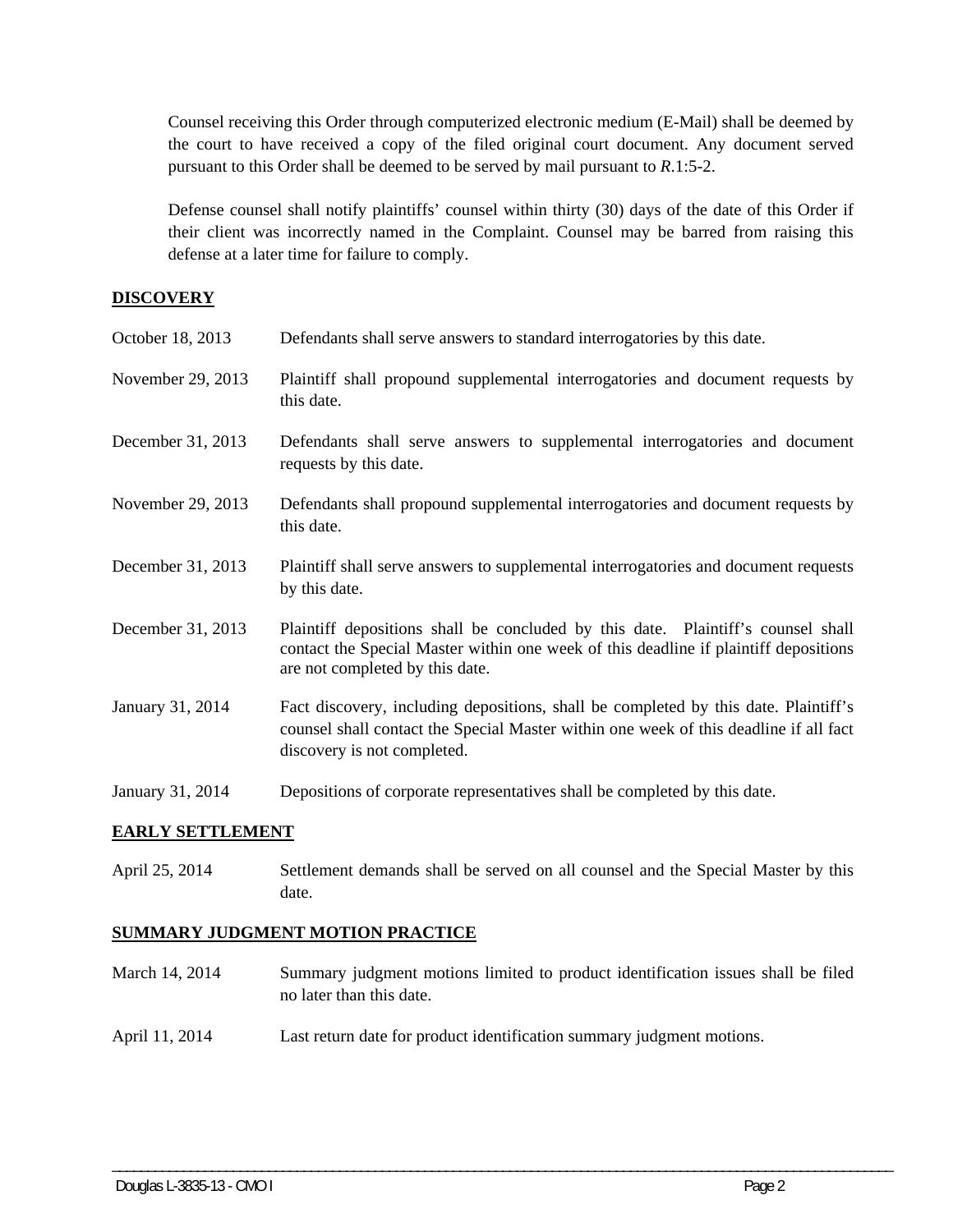#### **MEDICAL DEFENSE**

| October 18, 2013 | Any defendant wishing to present a medical defense shall advise all counsel of its<br>intention by entering a Notice of Appearance of Defense Medical Counsel by this<br>date. Any defendant who does not file such an appearance by this date may be<br>foreclosed from asserting a medical defense. |
|------------------|-------------------------------------------------------------------------------------------------------------------------------------------------------------------------------------------------------------------------------------------------------------------------------------------------------|
| March 28, 2014   | Plaintiff shall serve additional medical expert reports by this date.                                                                                                                                                                                                                                 |
| April 30, 2014   | The defense medical examination of plaintiff(s) shall be completed by this date.                                                                                                                                                                                                                      |

May 30, 2014 Defendants shall identify its medical experts and serve medical expert reports, if any, by this date.

## **LIABILITY EXPERT REPORTS**

- April 30, 2014 Plaintiff shall identify its liability experts and serve liability expert reports or a certified expert statement by this date or waive any opportunity to rely on liability expert testimony.
- May 30, 2014 Defendants shall identify its liability experts and serve liability expert reports, if any, by this date or waive any opportunity to rely on liability expert testimony.
- June 27, 2014 Plaintiff shall identify its rebuttal liability experts and serve rebuttal liability expert reports, if any, by this date.

#### **ECONOMIST EXPERT REPORTS**

- April 30, 2014 Plaintiff shall identify its expert economists and serve expert economist report(s), if any, by this date or waive any opportunity to rely on economic expert testimony.
- May 30, 2014 Defendants shall identify its expert economists and serve expert economist report(s), if any, by this date or waive any opportunity to rely on economic expert testimony.

#### **EXPERT DEPOSITIONS**

June 20, 2014 Expert depositions shall be completed by this date. To the extent that plaintiff and defendant generic experts have been deposed before, the parties seeking that deposition in this case must file an application before the Special Master and demonstrate the necessity for that deposition. To the extent possible, documents requested in a deposition notice directed to an expert shall be produced three days in advance of the expert deposition. The expert shall not be required to produce documents that are readily accessible in the public domain.

\_\_\_\_\_\_\_\_\_\_\_\_\_\_\_\_\_\_\_\_\_\_\_\_\_\_\_\_\_\_\_\_\_\_\_\_\_\_\_\_\_\_\_\_\_\_\_\_\_\_\_\_\_\_\_\_\_\_\_\_\_\_\_\_\_\_\_\_\_\_\_\_\_\_\_\_\_\_\_\_\_\_\_\_\_\_\_\_\_\_\_\_\_\_\_\_\_\_\_\_\_\_\_\_\_\_\_\_\_\_